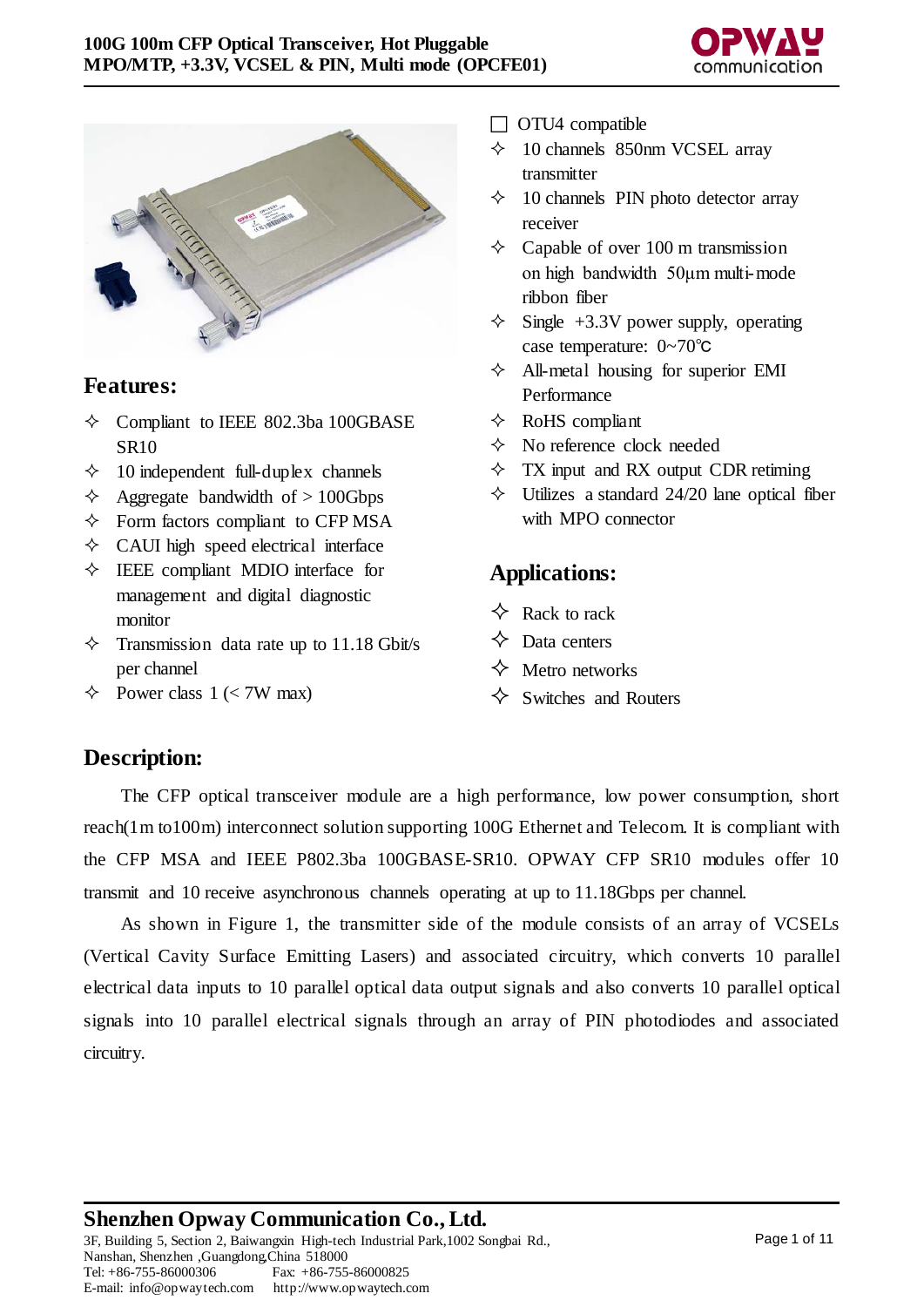



**Figure1.Module Block Diagram**

#### **Absolute Maximum Ratings**

| <b>Parameter</b>         | <b>Symbol</b> | Min  | Max    | Unit      |
|--------------------------|---------------|------|--------|-----------|
| Supply                   | Voltage       | Vcc  | $-0.5$ |           |
| Input                    | Voltage       | √in  | $-0.$  | $Vec+0.3$ |
| Storage                  | Temperature   | I St | -40    |           |
| Humidity(non-condensing) | Rh            |      |        | $\%$      |

**\*Exceeding any one of these values may destroy the device immediately**

#### **Recommended Operating Conditions**

| <b>Parameter</b> | <b>Symbol</b> | Min         | <b>Typical</b> | <b>Max</b> | Unit                     |
|------------------|---------------|-------------|----------------|------------|--------------------------|
| Supply           | Voltage       | Vcc         | 3.13           | 3.3        | 3.47                     |
| <b>Operating</b> | Case          | temperature | Tca            |            | 70                       |
| Data             | Rate          | Per         | Lane           | fd         | $\overline{\phantom{0}}$ |
| Power            | Dissipation   | Pm          |                | W          |                          |
| Low              | Power         | Mode        | Dissipation    | Plow       |                          |
| Aggregate        | Bit           | Rate        | <b>BRaggr</b>  | 103.125    | 111.8                    |

### **Electrical Characteristics**

| <b>Parameter</b>                         | <b>Symbol</b> | Min    | <b>Typical</b> | <b>Max</b> | Unit    |             |
|------------------------------------------|---------------|--------|----------------|------------|---------|-------------|
| Differential input impedance             | $Z$ in        | 90     | 100            | 110        | Ω       |             |
| Differential input impedance             | Zout          | 90     | 100            | 110        | Ω       |             |
| Differential input<br>voltage amplitude  | $\Delta$ Vin  | 120    |                | 820        | $mVp-p$ |             |
| Differential output<br>voltage amplitude | $\Delta$ Vout | 300    |                | 820        | $mVp-p$ |             |
| Input Logic Level High                   | <b>VIH</b>    | 2.0    |                | $Vec+0.3$  | V       | 3.3V LVCOMS |
|                                          |               | 0.84   |                | 1.2        |         | 1.2V LVCOMS |
| Input Logic Level Low                    | <b>VIL</b>    | $-0.3$ |                | 0.8        | V       | 3.3V LVCOMS |
|                                          |               | $-0.3$ |                | 0.36       |         | 1.2V LVCOMS |

# **Shenzhen Opway Communication Co., Ltd.**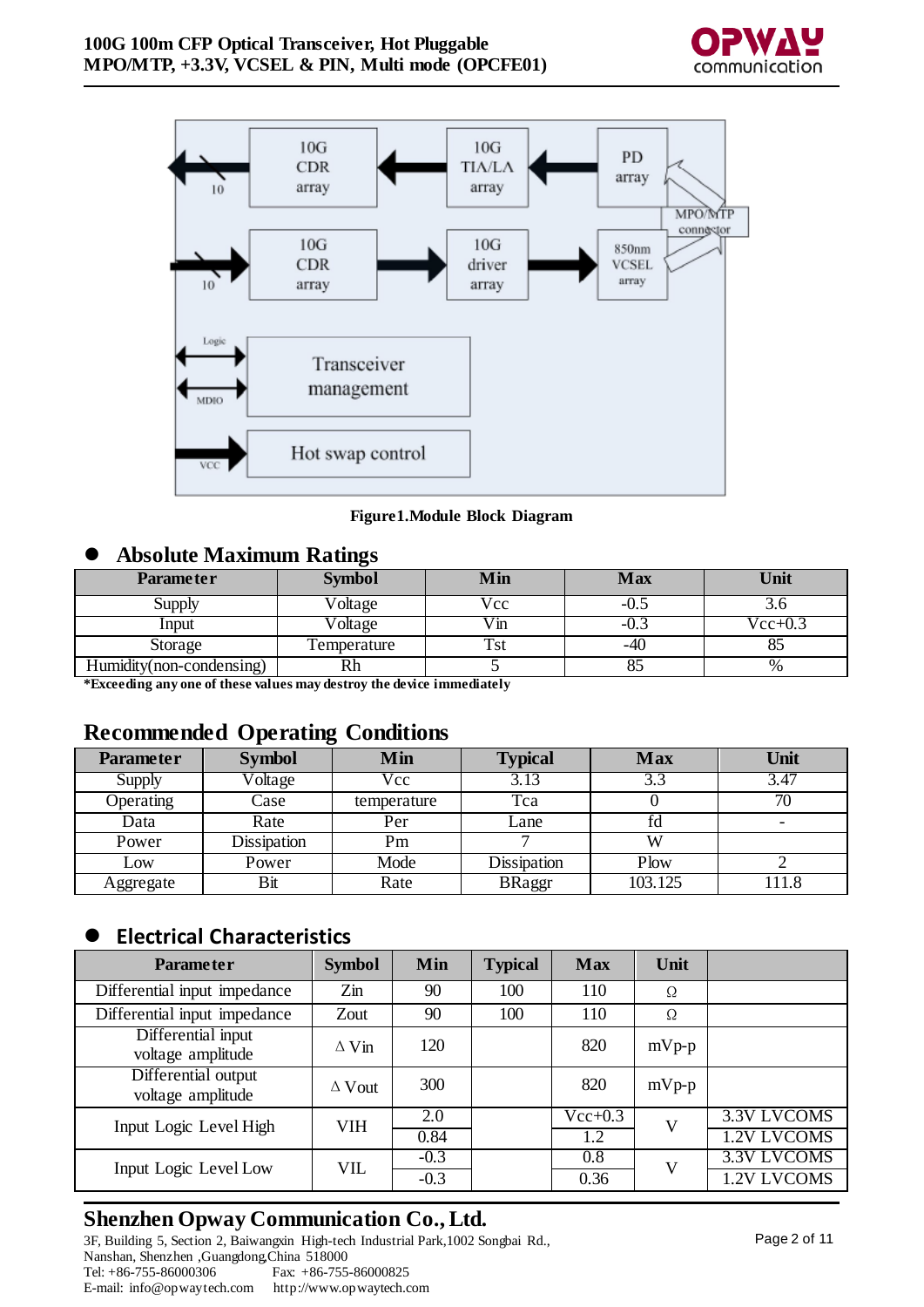

| Output Logic Level High | VOH        | $Vec-0.2$ | Vcc | 3.3V LVCOMS |
|-------------------------|------------|-----------|-----|-------------|
|                         |            |           | 1.J | 1.2V LVCOMS |
| Output Logic Level Low  | <b>VOL</b> |           | 0.2 | 3.3V LVCOMS |
|                         |            | $-0.3$    | ∪.∠ | 1.2V LVCOMS |

**Note**:

1. Differential input voltage amplitude is measured between TxnP and TxnN.

2. Differential output voltage amplitude is measured between RxnP and RxnN.

# **Optical Characteristics (T = 25**°**C, VCC =3.3V +/- 5%)**

| <b>Parameter</b>                                                              | <b>Symbol</b>                                   | Min                      | <b>Typical</b> | <b>Max</b> | Unit |  |  |  |  |
|-------------------------------------------------------------------------------|-------------------------------------------------|--------------------------|----------------|------------|------|--|--|--|--|
| Transmitter Optical Specifications (T = $25^{\circ}$ C, VCC = $3.3V +1.5\%$ ) |                                                 |                          |                |            |      |  |  |  |  |
| Average optical power(per channel)                                            | Pout                                            | $-7.6$                   | $-1$           | $+2.4$     | dBm  |  |  |  |  |
| Average(per channel) - disabled                                               | Poff                                            |                          |                | $-30$      | dBm  |  |  |  |  |
| Optical return loss tolerance                                                 |                                                 |                          |                | 12         | dB   |  |  |  |  |
| Extinction ratio                                                              | ER                                              | 3                        |                |            | dB   |  |  |  |  |
| Center wavelength                                                             | $\lambda c$                                     | 840                      | 850            | 860        | nm   |  |  |  |  |
| RMS spectral width                                                            | λ                                               |                          | 0.5            | 0.65       | nm   |  |  |  |  |
| Transmit OMA, per lane                                                        | TX_OMA/lane                                     | $-5.6$                   |                | 3          | dBm  |  |  |  |  |
| Difference in launch power between any two                                    |                                                 |                          |                | 4          | dB   |  |  |  |  |
| lanes(OMA)                                                                    |                                                 |                          |                |            |      |  |  |  |  |
| Transmitter and dispersion penalty, each lane                                 | TDP/lane                                        |                          |                | 3.5        | dB   |  |  |  |  |
| Transmitter eye mask                                                          | Compliant to IEEE802.3ba eye mask specification |                          |                |            |      |  |  |  |  |
| Receiver Optical Specifications (T = $25^{\circ}$ C, VCC = $3.3V + (-5\%)$    |                                                 |                          |                |            |      |  |  |  |  |
| Optical power sensitivity (per channel)                                       | Pin min                                         | $\overline{\phantom{0}}$ | $-12$          | $-9.9$     | dBm  |  |  |  |  |
| Optical power saturation (per channel)                                        | Pin max                                         | $+1$                     |                |            | dBm  |  |  |  |  |
| Stressed receiver sensivity                                                   | Ps                                              |                          |                | $-5.4$     | dBm  |  |  |  |  |
| Center wavelength                                                             | $\lambda c$                                     | 840                      | 850            | 860        | nm   |  |  |  |  |
| RMS spectral width                                                            | λ                                               |                          | 0.5            | 0.65       | nm   |  |  |  |  |
| Optical return loss                                                           | RI                                              | 12                       |                |            | dB   |  |  |  |  |
| Damage threshold                                                              |                                                 | 3.4                      |                |            | dBm  |  |  |  |  |
| Optical modulation amplitude, each lane                                       |                                                 |                          |                | 3          | dBm  |  |  |  |  |

**Note:**

1. Average optical power is measured at the output of the modules optical interface.

2. Optical power sensitivity is measured with BER@10<sup>-12</sup> at 10.3125Gbps per channel.

## **CFP module functional block diagram**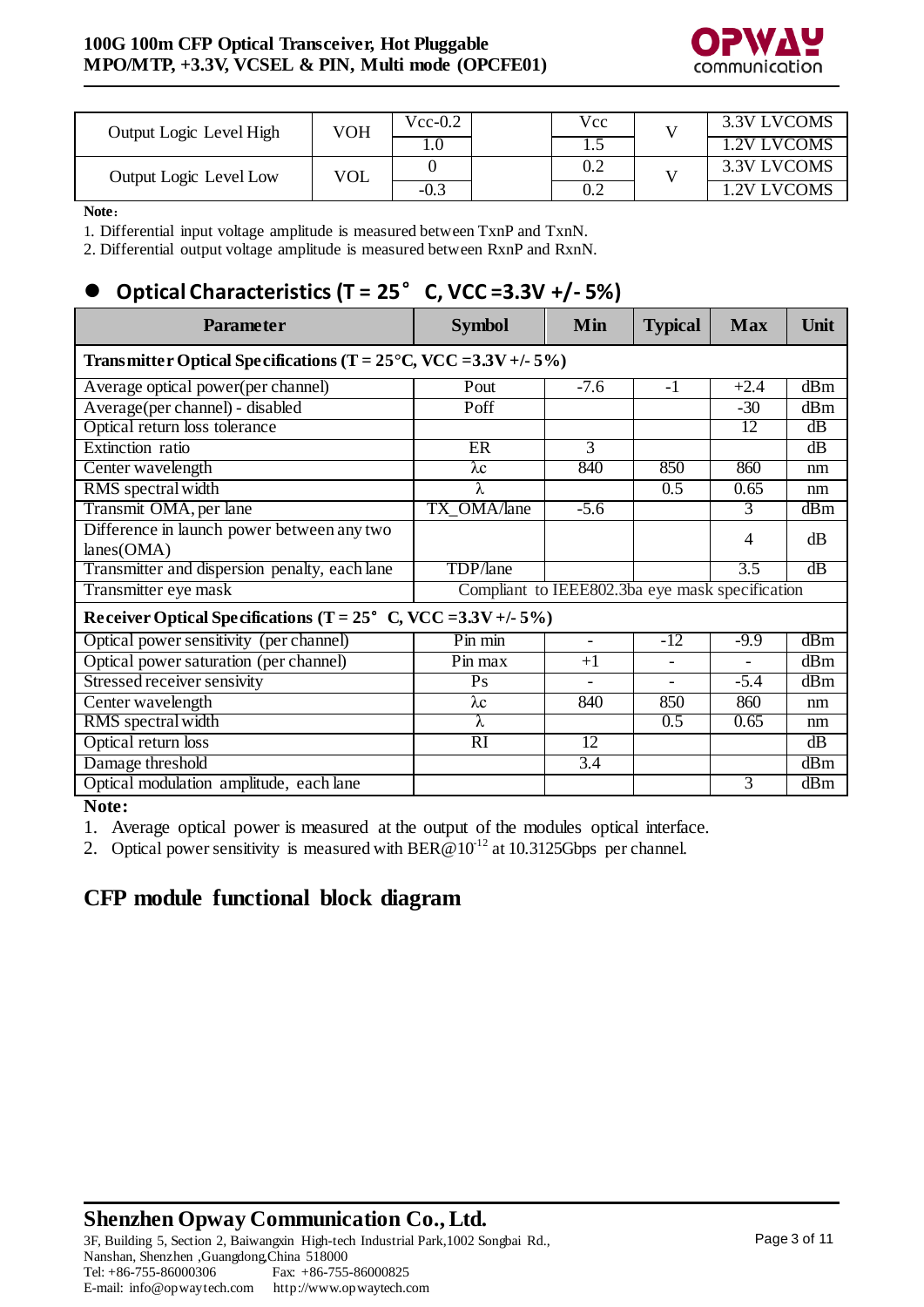



**Figure2. CFP module functional block diagram**

### **Pin Description: Part 1:Bottom Row Pin Function Definition**

| PIN            | Name       | I/O | Logic | <b>Description</b>                                                |  |  |  |  |  |
|----------------|------------|-----|-------|-------------------------------------------------------------------|--|--|--|--|--|
| $\mathbf{1}$   | 3.3V_GND   |     |       |                                                                   |  |  |  |  |  |
|                |            |     |       |                                                                   |  |  |  |  |  |
| $\overline{2}$ | $3.3V_GND$ |     |       | 3.3V Module Supply Voltage Return Ground, can be separate or tied |  |  |  |  |  |
| 3              | 3.3V_GND   |     |       | together with Signal Ground                                       |  |  |  |  |  |
| $\overline{4}$ | 3.3V_GND   |     |       |                                                                   |  |  |  |  |  |
| 5              | $3.3V_GND$ |     |       |                                                                   |  |  |  |  |  |
| 6              | 3.3V       |     |       |                                                                   |  |  |  |  |  |
| 7              | 3.3V       |     |       |                                                                   |  |  |  |  |  |
| 8              | 3.3V       |     |       |                                                                   |  |  |  |  |  |
| 9              | 3.3V       |     |       |                                                                   |  |  |  |  |  |
| 10             | 3.3V       |     |       | 3.3V Module Supply Voltage                                        |  |  |  |  |  |
| 11             | 3.3V       |     |       |                                                                   |  |  |  |  |  |
| 12             | 3.3V       |     |       |                                                                   |  |  |  |  |  |
| 13             | 3.3V       |     |       |                                                                   |  |  |  |  |  |
| 14             | 3.3V       |     |       |                                                                   |  |  |  |  |  |
| 15             | 3.3V       |     |       |                                                                   |  |  |  |  |  |

## **Shenzhen Opway Communication Co., Ltd.**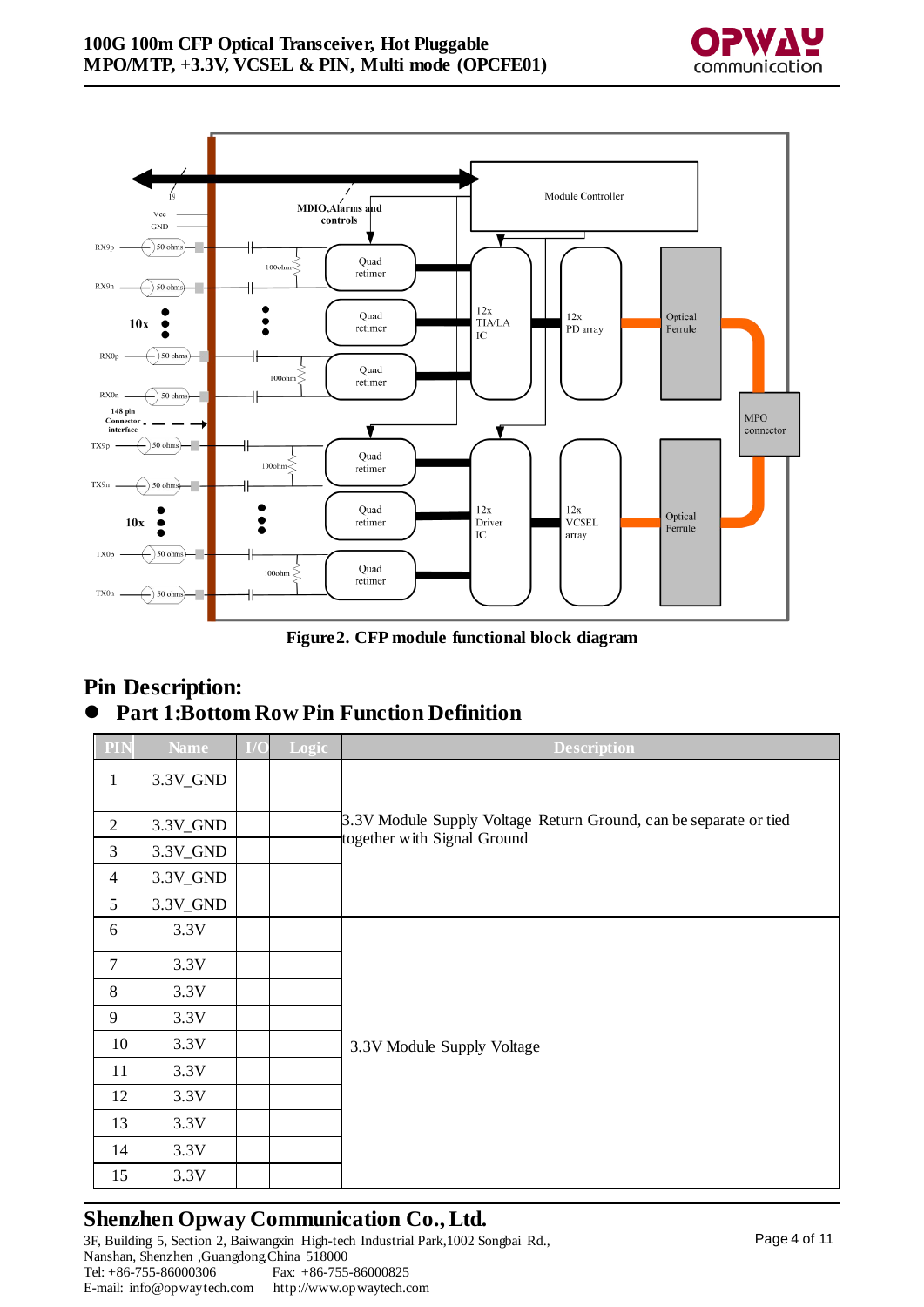

| 16 | 3.3V_GND       |              |                               |                                                                                                                                                                         |
|----|----------------|--------------|-------------------------------|-------------------------------------------------------------------------------------------------------------------------------------------------------------------------|
| 17 | 3.3V_GND       |              |                               | 3.3V Module Supply Voltage Return Ground, can be separate or tied                                                                                                       |
| 18 | $3.3V_GND$     |              |                               | together with Signal Ground                                                                                                                                             |
| 19 | 3.3V_GND       |              |                               |                                                                                                                                                                         |
| 20 | 3.3V_GND       |              |                               |                                                                                                                                                                         |
| 21 | VND_IO_A       | I/O          |                               | Module Vendor I/O. Must No Connect at host board                                                                                                                        |
| 22 | VND_IO_B       | I/O          |                               | Module Vendor I/O. Must No Connect at host board                                                                                                                        |
| 23 | <b>GND</b>     |              |                               |                                                                                                                                                                         |
| 24 | TX_MCLKn       | $\mathbf{O}$ | <b>CML</b>                    | For optical waveform testing. Not for normal use.                                                                                                                       |
| 25 | TX_MCLKp       | $\mathbf{O}$ | <b>CML</b>                    | For optical waveform testing. Not for normal use.                                                                                                                       |
| 26 | <b>GND</b>     |              |                               |                                                                                                                                                                         |
| 27 | VND_IO_C       | I/O          |                               | Module Vendor I/O. Must No Connect at host board                                                                                                                        |
| 28 | VND_IO_D       | I/O          |                               | Module Vendor I/O. Must No Connect at host board                                                                                                                        |
| 29 | VND_IO_E       | I/O          |                               | Module Vendor I/O. Must No Connect at host board                                                                                                                        |
| 30 | PRG_CNTL1      | I            | LV<br><b>CMOS</b><br>$w/$ PUR | Programmable Control 1 set over MDIO,<br>MSA Default: TRXIC_RSTn, TX & RX ICs reset,<br>"0": reset, "1" or NC: enabled = not used                                       |
| 31 | PRG_CNTL2      | $\mathbf I$  | LV<br><b>CMOS</b><br>$w/$ PUR | Programmable Control 2 set over MDIO,<br>MSA Default: Hardware Interlock LSB,<br>"00": $\leq$ 8W, "01": $\leq$ 16W, "10": $\leq$ 24W, "11" or NC: $\leq$ 32W = not used |
| 32 | PRG_CNTL3      | $\bf{I}$     | LV<br><b>CMOS</b><br>$w/$ PUR | Programmable Control 3 set over MDIO,<br>MSA Default: Hardware Interlock MSB,<br>"00": $\leq$ 8W, "01": $\leq$ 16W, "10": $\leq$ 24W, "11" or NC: $\leq$ 32W = not used |
| 33 | PRG_ALRM1      | $\mathbf{O}$ | LV<br><b>CMOS</b>             | Programmable Alarm 1 set over MDIO, MSA Default: RXS, RX CDR<br>Lock Indicator,<br>"1": loss of lock, "0": locked                                                       |
| 34 | PRG ALRM2      | $\mathbf{O}$ | ${\rm LV}$<br><b>CMOS</b>     | Programmable Alarm 2 set over MDIO, MSA Default: HIPWR_ON,, "1":<br>module power up completed, "0": module not powered up                                               |
| 35 | PRG_ALRM3      | $\Omega$     | ${\rm LV}$<br><b>CMOS</b>     | Programmable Alarm 3 set over MDIO,<br>MSA Default: MOD_READY, initialization<br>sequence done, "1": done, "0": not done                                                |
| 36 | TX_DIS         | $\mathbf I$  | LV<br><b>CMOS</b>             | Transmitter Disable for all lanes,<br>"1" or $NC =$ transmitter disabled, "0" = transmitter enabled                                                                     |
|    | 37 MOD_LOPWR   | $\mathbf I$  | LV<br><b>CMOS</b><br>$w/$ PUR | Module Low Power Mode.<br>"1" or NC: module in low power (safe) mode, "0": power-on enabled                                                                             |
| 38 | <b>MOD_ABS</b> | $\mathbf O$  | <b>GND</b>                    | Module Absent.<br>"1" or NC: module absent, "0": module present, Pull Up Resistor on Host                                                                               |
| 39 | MOD_RSTn       | I            | LV<br><b>CMOS</b><br>$w/$ PDR | Module Reset. "0" resets the module, "1" or $NC =$ module enabled,<br>4.75kohm Pull Down Resistor in Module                                                             |

# **Shenzhen Opway Communication Co., Ltd.**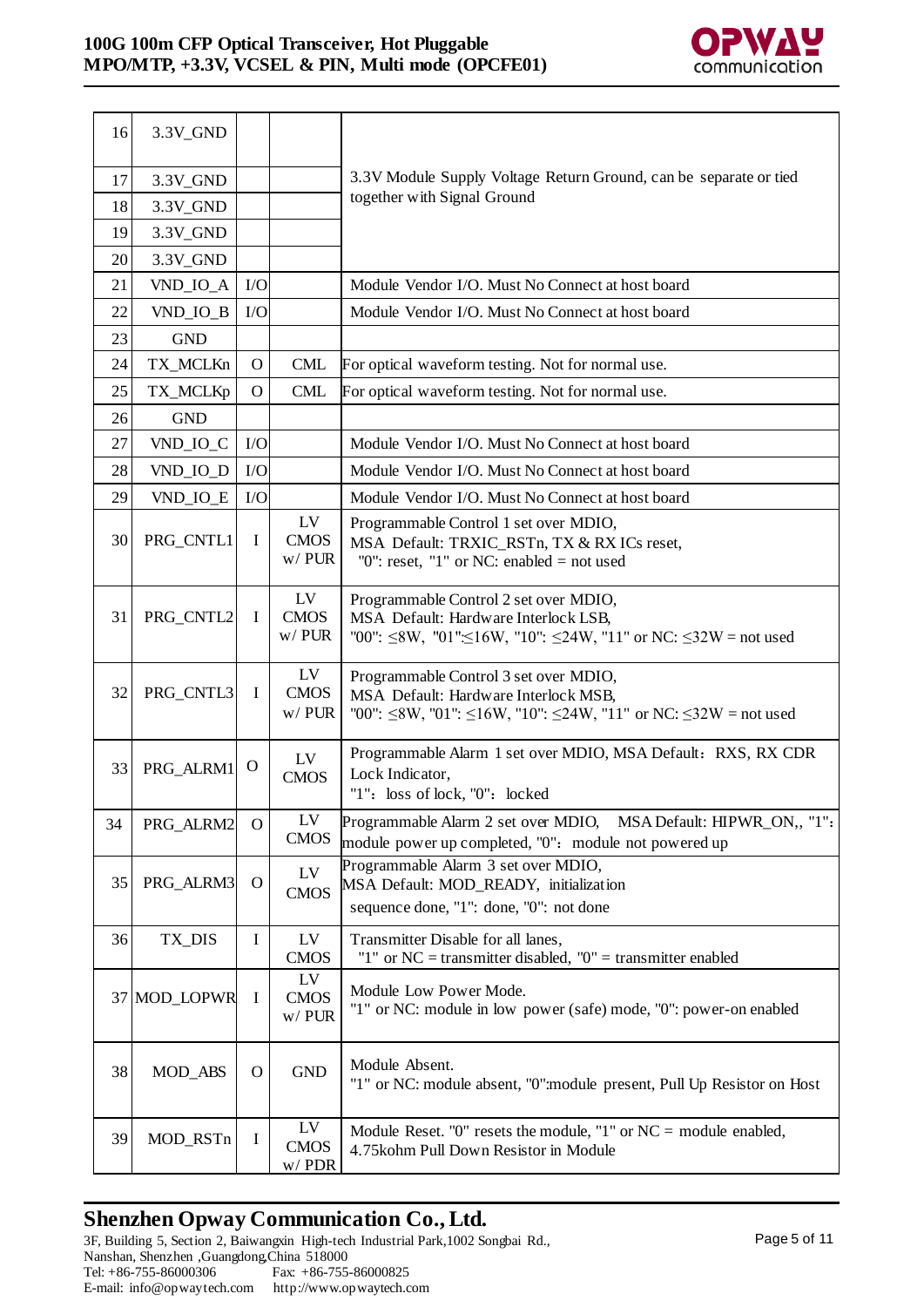

| 40 | RX_LOS           | $\mathbf{O}$ | LV<br><b>CMOS</b>   | Receiver Loss of Optical Signal,<br>"1": low optical signal, "0": normal condition               |  |
|----|------------------|--------------|---------------------|--------------------------------------------------------------------------------------------------|--|
| 41 | <b>GLB_ALRMn</b> | $\mathbf{O}$ | LV<br><b>CMOS</b>   | Global Alarm.<br>"0": alarm condition in any MDIO Alarm register,<br>"1": no alarm condition     |  |
| 42 | PRTADR4          | $\mathbf I$  | 1.2V                | MDIO Physical Port address bit 4                                                                 |  |
| 43 | PRTADR3          | I            | 1.2V                | MDIO Physical Port address bit 3                                                                 |  |
| 44 | PRTADR2          | $\mathbf I$  | 1.2V                | MDIO Physical Port address bit 2                                                                 |  |
| 45 | PRTADR1          | $\mathbf I$  | 1.2V                | MDIO Physical Port address bit 1                                                                 |  |
| 46 | PRTADR0          | $\mathbf I$  | 1.2V                | MDIO Physical Port address bit 0                                                                 |  |
| 47 | <b>MDIO</b>      | I/O          | 1.2V<br><b>CMOS</b> | Management Data I/O bi-directional data (electrical specs as per 802.3ae)<br>and ba)             |  |
| 48 | <b>MDC</b>       | $\mathbf I$  | 1.2V<br><b>CMOS</b> | Management Data Clock (electrical specs as per 802.3ae and ba)                                   |  |
| 49 | <b>GND</b>       |              |                     |                                                                                                  |  |
| 50 | VND_IO_F         | I/O          |                     | Module Vendor I/O. Must No Connect at host board                                                 |  |
| 51 | VND_IO_G         | I/O          |                     | Module Vendor I/O. Must No Connect at host board                                                 |  |
| 52 | <b>GND</b>       |              |                     |                                                                                                  |  |
| 53 | VND_IO_H         | I/O          |                     | Module Vendor I/O. Must No Connect at host board                                                 |  |
| 54 | VND_IO_J         | I/O          |                     | Module Vendor I/O. Must No Connect at host board                                                 |  |
| 55 | 3.3V_GND         |              |                     |                                                                                                  |  |
| 56 | 3.3V_GND         |              |                     | 3.3V Module Supply Voltage Return Ground, can be separate or tied                                |  |
| 57 | 3.3V_GND         |              |                     | together with Signal Ground                                                                      |  |
| 58 | 3.3V_GND         |              |                     |                                                                                                  |  |
| 59 | 3.3V_GND         |              |                     |                                                                                                  |  |
| 60 | 3.3V             |              |                     |                                                                                                  |  |
| 61 | 3.3V             |              |                     |                                                                                                  |  |
| 62 | 3.3V             |              |                     |                                                                                                  |  |
| 63 | 3.3V             |              |                     |                                                                                                  |  |
| 64 | 3.3V             |              |                     | 3.3V Module Supply Voltage                                                                       |  |
| 65 | 3.3V             |              |                     |                                                                                                  |  |
| 66 | 3.3V             |              |                     |                                                                                                  |  |
| 67 | 3.3V             |              |                     |                                                                                                  |  |
| 68 | 3.3V             |              |                     |                                                                                                  |  |
| 69 | 3.3V             |              |                     |                                                                                                  |  |
| 70 | 3.3V_GND         |              |                     |                                                                                                  |  |
| 71 | 3.3V_GND         |              |                     | 3.3V Module Supply Voltage Return Ground, can be separate or tied<br>together with Signal Ground |  |
| 72 | 3.3V_GND         |              |                     |                                                                                                  |  |
| 73 | 3.3V_GND         |              |                     |                                                                                                  |  |
| 74 | 3.3V_GND         |              |                     |                                                                                                  |  |

# **Shenzhen Opway Communication Co., Ltd.**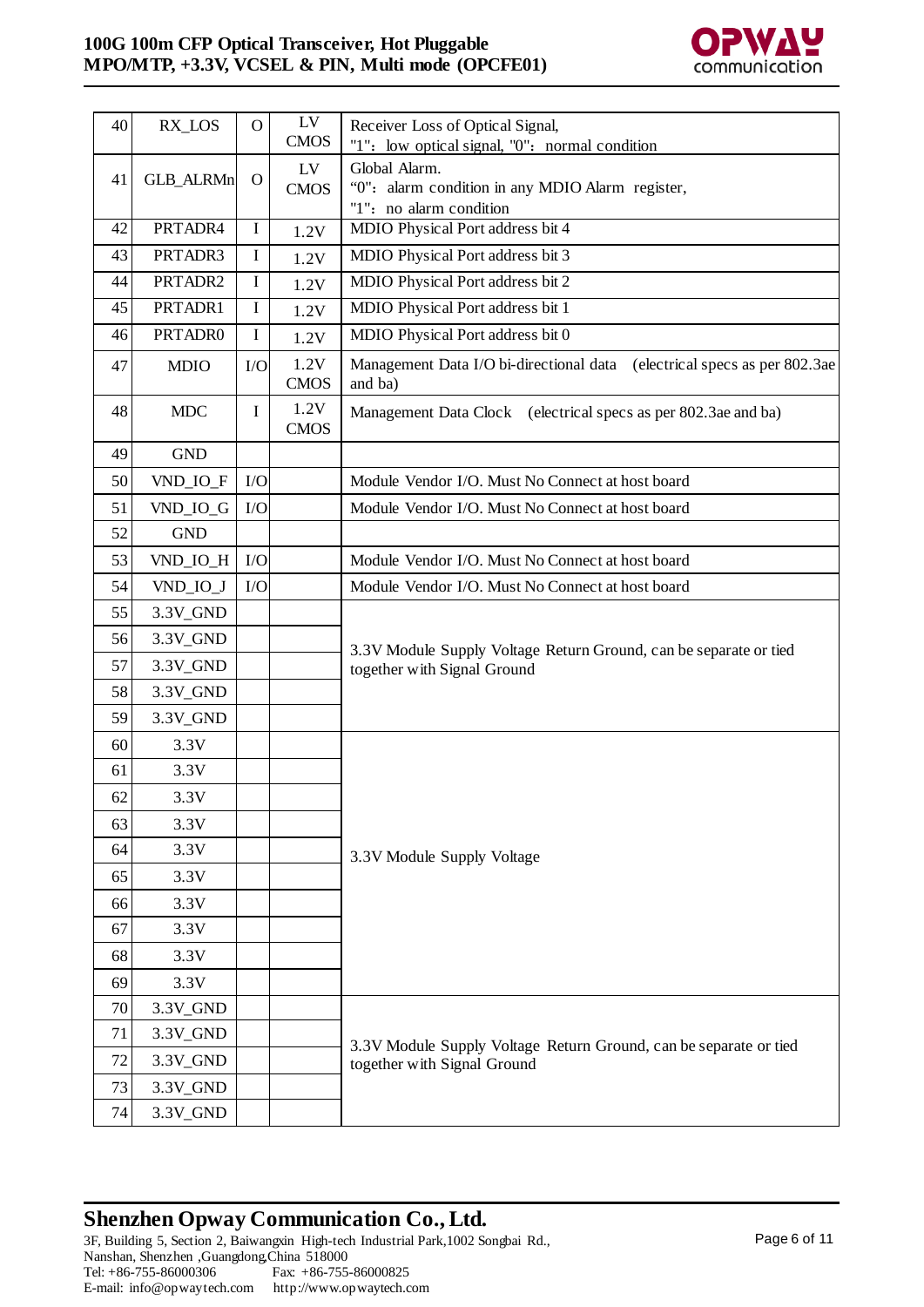

#### **Part 2:Top Row Pin Function Definition**

| PIN | <b>Name</b>       | I/O           | Logic             | <b>Description</b>                 |
|-----|-------------------|---------------|-------------------|------------------------------------|
| 75  | <b>GND</b>        |               |                   |                                    |
| 76  | RX_MCLKp          | $\mathbf{O}$  |                   | RX Monitor Clock Output (Positive) |
| 77  | RX_MCLKn          | $\mathbf{O}$  |                   | RX Monitor Clock Output (Negative) |
| 78  | <b>GND</b>        |               |                   |                                    |
| 79  | RX0p              | $\mathbf O$   | HS I/O            | Lane 0 Receiver Output (Positive)  |
| 80  | RX0n              | $\mathbf O$   | HS I/O            | Lane 0 Receiver Output (Negative)  |
| 81  | <b>GND</b>        |               |                   |                                    |
| 82  | RX1p              | $\mathbf O$   | HS I/O            | Lane 1 Receiver Output (Positive)  |
| 83  | RX1n              | $\mathbf O$   | HS I/O            | Lane 1 Receiver Output (Negative)  |
| 84  | <b>GND</b>        |               |                   |                                    |
| 85  | RX2p              | $\mathbf{O}$  | HS I/O            | Lane 2 Receiver Output (Positive)  |
| 86  | RX2n              | $\mathbf O$   | HS <sub>I/O</sub> | Lane 2 Receiver Output (Negative)  |
| 87  | <b>GND</b>        |               |                   |                                    |
| 88  | RX3p              | $\mathbf O$   | HS I/O            | Lane 3 Receiver Output (Positive)  |
| 89  | RX3n              | $\mathbf O$   | HS <sub>I/O</sub> | Lane 3 Receiver Output (Negative)  |
| 90  | <b>GND</b>        |               |                   |                                    |
| 91  | RX4p              | $\mathbf{O}$  | HS I/O            | Lane 4 Receiver Output (Positive)  |
| 92  | RX4n              | $\mathbf O$   | HS I/O            | Lane 4 Receiver Output (Negative)  |
| 93  | <b>GND</b>        |               |                   |                                    |
| 94  | RX5p              | $\mathbf{O}$  | HS I/O            | Lane 5 Receiver Output (Positive)  |
| 95  | RX5n              | $\mathbf O$   | HS I/O            | Lane 5 Receiver Output (Negative)  |
| 96  | <b>GND</b>        |               |                   |                                    |
| 97  | RX <sub>6</sub> p | $\mathbf{O}$  | HS I/O            | Lane 6 Receiver Output (Positive)  |
| 98  | RX6n              | $\mathbf O$   | HS I/O            | Lane 6 Receiver Output (Negative)  |
| 99  | <b>GND</b>        |               |                   |                                    |
| 100 | RX7p              | $\mathcal{O}$ | HS I/O            | Lane 7 Receiver Output (Positive)  |
| 101 | RX7n              | $\mathbf{O}$  | HS I/O            | Lane 7 Receiver Output (Negative)  |
| 102 | <b>GND</b>        |               |                   |                                    |
| 103 | RX8p              | $\mathbf{O}$  | HS I/O            | Lane 8 Receiver Output (Positive)  |
| 104 | RX8n              | O             | HS I/O            | Lane 8 Receiver Output (Negative)  |
| 105 | <b>GND</b>        |               |                   |                                    |
| 106 | RX9p              | $\mathbf{O}$  | HS I/O            | Lane 9 Receiver Output (Positive)  |
| 107 | RX9n              | O             | HS I/O            | Lane 9 Receiver Output (Negative)  |
| 108 | <b>GND</b>        |               |                   |                                    |
| 109 | N <sub>C</sub>    |               |                   | Not Connected Internally           |
| 110 | <b>NC</b>         |               |                   | Not Connected Internally           |
| 111 | <b>GND</b>        |               |                   |                                    |
| 112 | <b>GND</b>        |               |                   |                                    |

# **Shenzhen Opway Communication Co., Ltd.**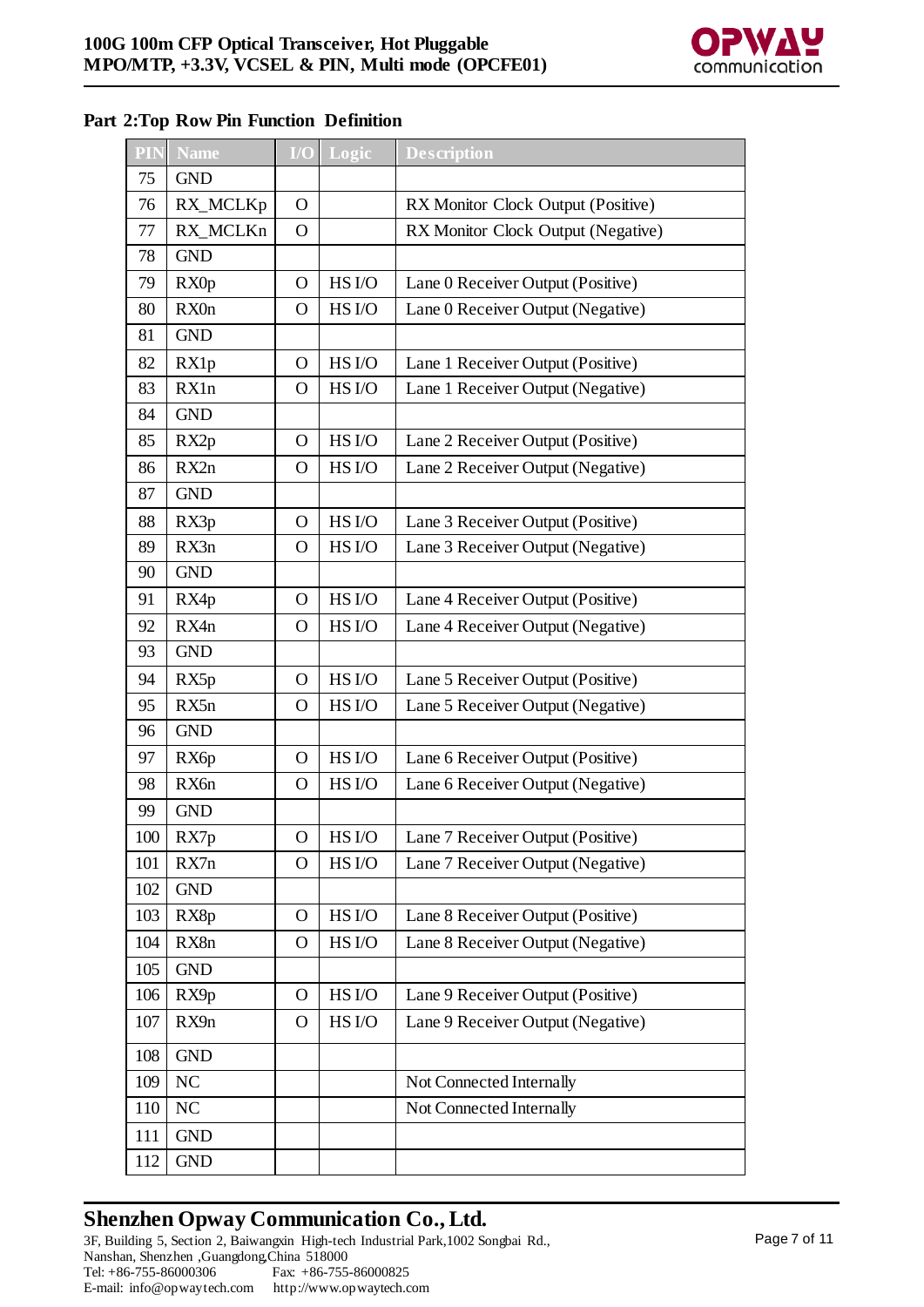

| 113 | TX0p           | $\mathbf I$ | HS I/O            | Lane 0 Transmitter Input (Positive) |  |  |  |
|-----|----------------|-------------|-------------------|-------------------------------------|--|--|--|
| 114 | TX0n           | I           | HS I/O            | Lane 0 Transmitter Input (Negative) |  |  |  |
| 115 | <b>GND</b>     |             |                   |                                     |  |  |  |
| 116 | TX1p           | I           | HS I/O            | Lane 1 Transmitter Input (Positive) |  |  |  |
| 117 | TX1n           | I           | HS I/O            | Lane 1 Transmitter Input (Negative) |  |  |  |
| 118 | <b>GND</b>     |             |                   |                                     |  |  |  |
| 119 | TX2p           | I           | HS I/O            | Lane 2 Transmitter Input (Positive) |  |  |  |
| 120 | TX2n           | I           | HS I/O            | Lane 2 Transmitter Input (Negative) |  |  |  |
| 121 | <b>GND</b>     |             |                   |                                     |  |  |  |
| 122 | TX3p           | I           | HS I/O            | Lane 3 Transmitter Input (Positive) |  |  |  |
| 123 | TX3n           | I           | HS I/O            | Lane 3 Transmitter Input (Negative) |  |  |  |
| 124 | <b>GND</b>     |             |                   |                                     |  |  |  |
| 125 | TX4p           | I           | HS I/O            | Lane 4 Transmitter Input (Positive) |  |  |  |
| 126 | TX4n           | I           | HS I/O            | Lane 4 Transmitter Input (Negative) |  |  |  |
| 127 | <b>GND</b>     |             |                   |                                     |  |  |  |
| 128 | TX5p           | I           | HS I/O            | Lane 5 Transmitter Input (Positive) |  |  |  |
| 129 | TX5n           | I           | HS I/O            | Lane 5 Transmitter Input (Negative) |  |  |  |
| 130 | <b>GND</b>     |             |                   |                                     |  |  |  |
| 131 | TX6p           | I           | HS I/O            | Lane 6 Transmitter Input (Positive) |  |  |  |
| 132 | TX6n           | I           | HS <sub>I/O</sub> | Lane 6 Transmitter Input (Negative) |  |  |  |
| 133 | <b>GND</b>     |             |                   |                                     |  |  |  |
| 134 | TX7p           | I           | HS I/O            | Lane 7 Transmitter Input (Positive) |  |  |  |
| 135 | TX7n           | I           | HS I/O            | Lane 7 Transmitter Input (Negative) |  |  |  |
| 136 | <b>GND</b>     |             |                   |                                     |  |  |  |
| 137 | TX8p           | I           | HS I/O            | Lane 8 Transmitter Input (Positive) |  |  |  |
| 138 | TX8n           | I           | HS I/O            | Lane 8 Transmitter Input (Negative) |  |  |  |
| 139 | <b>GND</b>     |             |                   |                                     |  |  |  |
| 140 | TX9p           | I           | HS I/O            | Lane 9 Transmitter Input (Positive) |  |  |  |
| 141 | TX9n           | $\bf{I}$    | HS I/O            | Lane 9 Transmitter Input (Negative) |  |  |  |
| 142 | <b>GND</b>     |             |                   |                                     |  |  |  |
| 143 | NC             |             |                   | Not Connected Internally            |  |  |  |
| 144 | NC             |             |                   | Not Connected Internally            |  |  |  |
| 145 | <b>GND</b>     |             |                   |                                     |  |  |  |
| 146 | <b>REFCLKp</b> | I           |                   | Reference Clock Input (Positive)    |  |  |  |
| 147 | <b>REFCLKn</b> | I           |                   | Reference Clock Input (Negative)    |  |  |  |
| 148 | <b>GND</b>     |             |                   |                                     |  |  |  |

# **Shenzhen Opway Communication Co., Ltd.** 3F, Building 5, Section 2, Baiwangxin High-tech Industrial Park,1002 Songbai Rd.,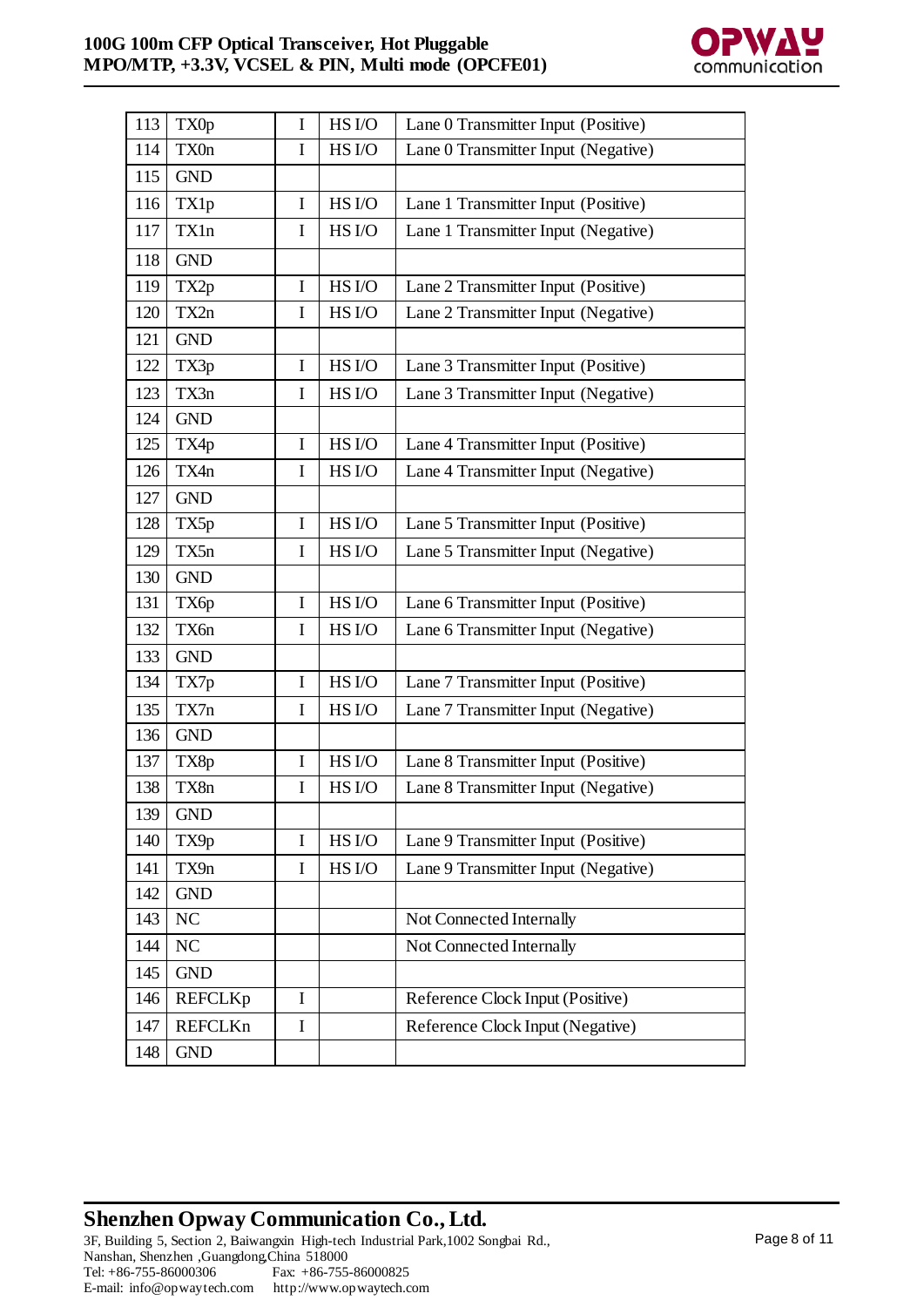



**Figure3. Pad Layout of the CFP module**

#### **Optical Interface Lanes and Assignment**

Figure 4 shows the orientation of the multi-mode fiber facets of the optical connector.



**Figure 4: Outside view of the CFP module MPO receptacle**

| <b>Fiber</b>   | Lane Assignment | Fiber #         | <b>Lane Assignment</b> |
|----------------|-----------------|-----------------|------------------------|
|                | <b>Not</b>      | 13              |                        |
| $\overline{2}$ | R <sub>X0</sub> | 14              | TX <sub>0</sub>        |
| 3              | RX1             | 15              | TX1                    |
| 4              | RX <sub>2</sub> | 16              | TX <sub>2</sub>        |
| 5              | RX3             | 17              | TX3                    |
| 6              | RX4             | 18              | TX4                    |
|                | RX5             | 19              | TX5                    |
| 8              | RX <sub>6</sub> | 20              | TX <sub>6</sub>        |
| 9              | RX <sub>7</sub> | 21              | TX7                    |
| 10             | RX <sub>8</sub> | 22              | TX8                    |
| 11             | RX9             | $\overline{23}$ | TX <sub>9</sub>        |
| 12             | Not used        | 24              | Not used               |

#### **Mechanical Dimensions:**

100Gb/s CFPmechanical dimensions should be compliant with CFP MSA specification.

Detailed dimensions are shown in Figure 5.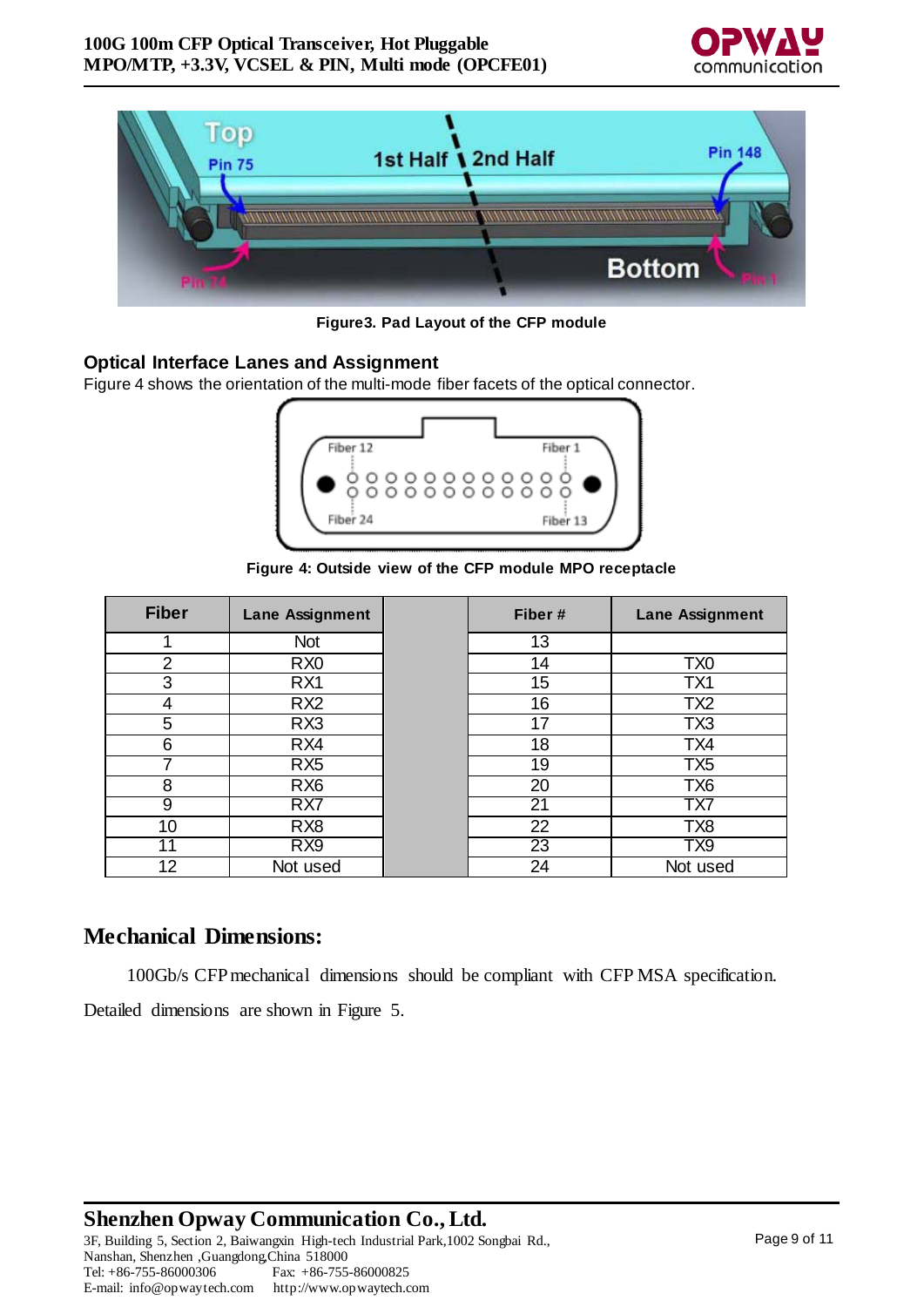



146.75

**Figure 5. 100Gb/s CFP Mechanical Dimensions(unit:mm)**

The mechanical dimensions of the electrical connectors on the CFP Host PCB are shown in Figure 6.